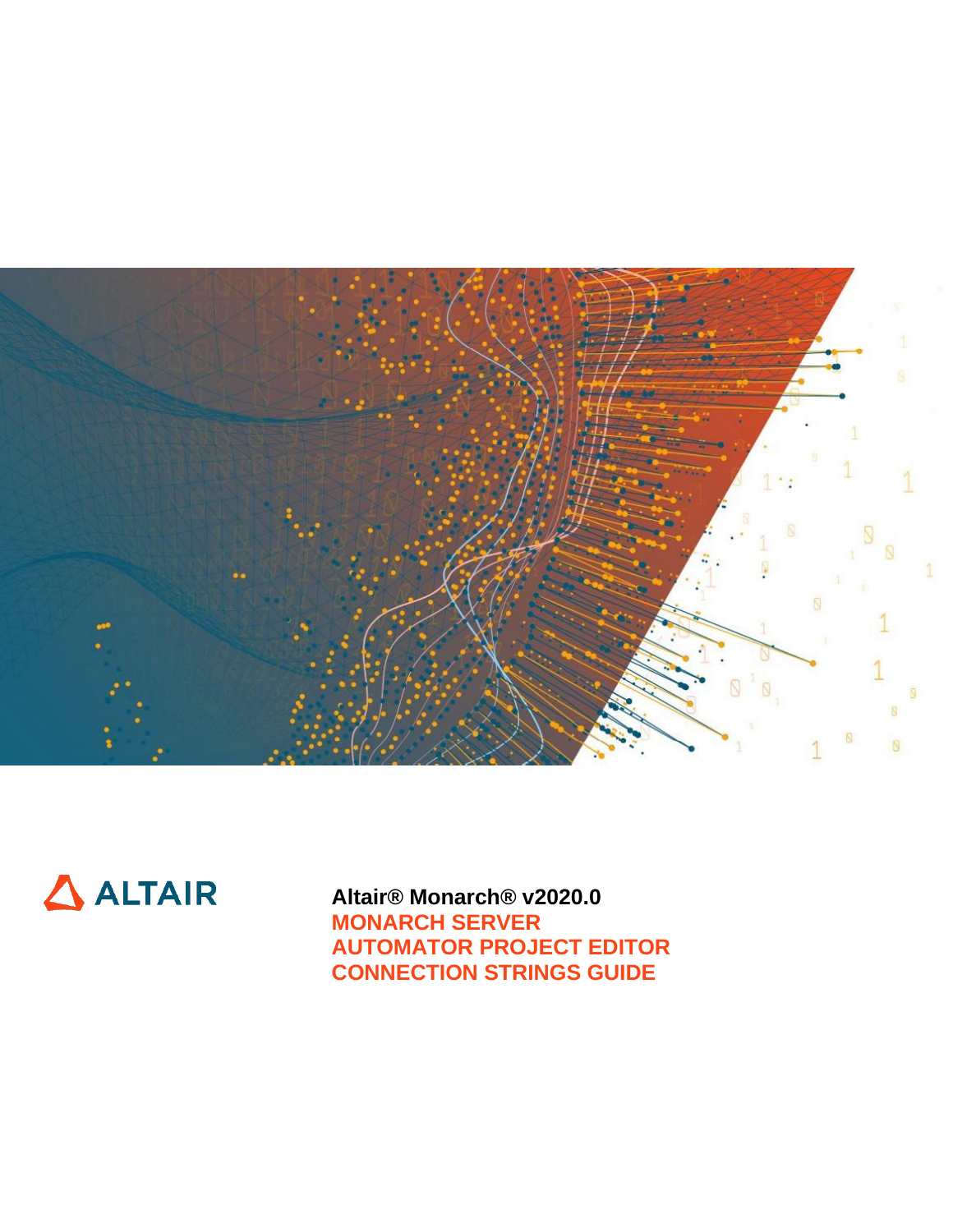### **TABLE OF CONTENTS**

| $\Delta$ ALTAIR<br>Altair Engineering, Inc. All Rights Reserved. / Nasdaq:ALTR / altair.com |  |
|---------------------------------------------------------------------------------------------|--|
|---------------------------------------------------------------------------------------------|--|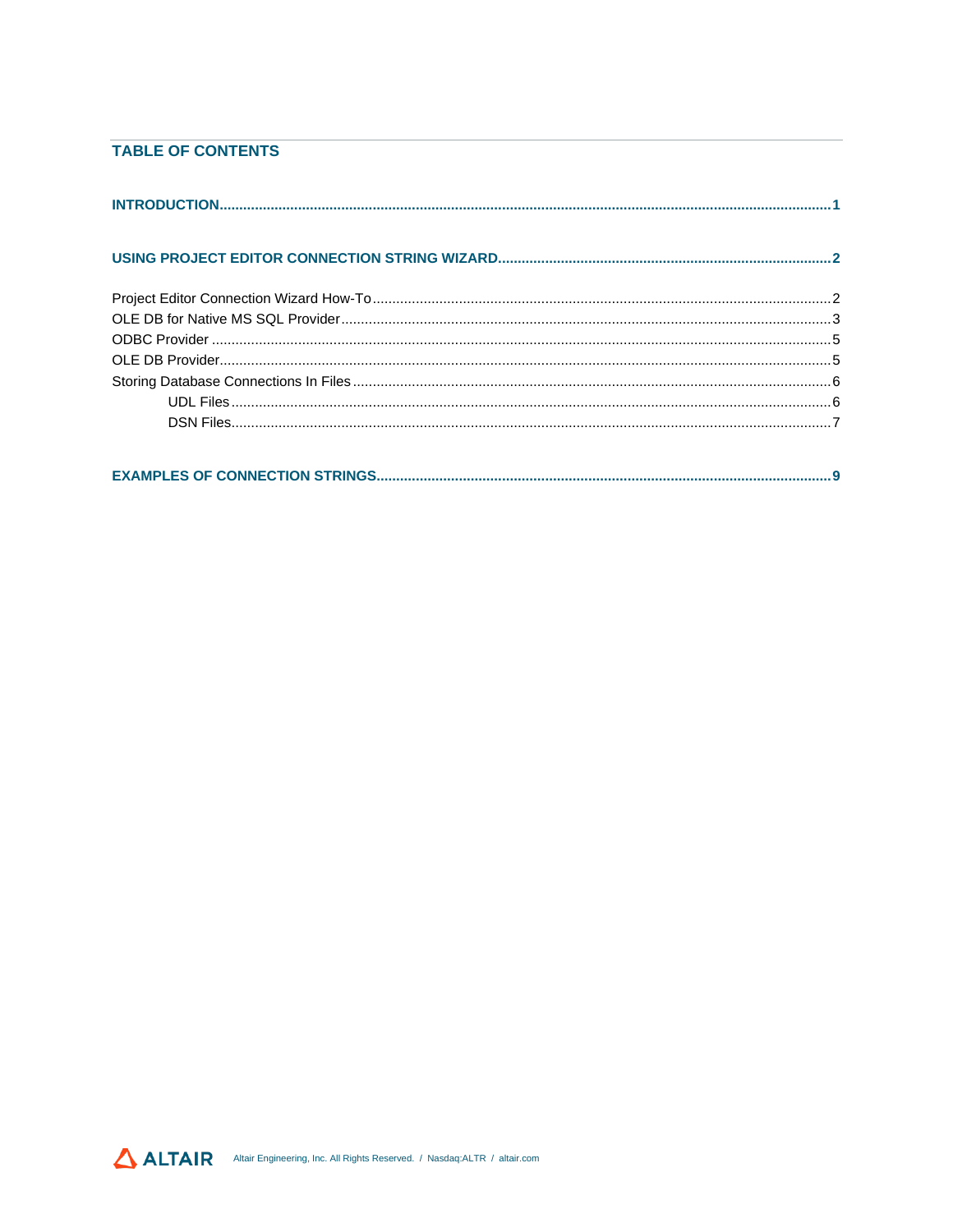# <span id="page-2-0"></span>**INTRODUCTION**

A connection string is a string version of the properties of a database or data file and the means of connecting to it. It also enables you to easily store connection information within the application.

Writing a connection string depends on the provider or driver that will be used. For example, the address of the server or path of the data source file is needed for the provider to know where it will connect to.



#### **NOTES**

- ❑ As it is a string, no data types are used. Therefore, it has to be correctly coded and adhere to formatting rules to be properly read by drivers.
- ❑ When connecting to a data provider using Windows Authentication, you can use separate service accounts for additional application isolation.
- ❑ The ActiveX controls and driver's bitness must match the application.

However, using a native connection string builder wizard in web applications is impossible, and thus, connection strings are written without any prompts. Fortunately, Project Editor contains its own connection string builder wizard to help users in specifying common connection types.

The usage of database connection strings in Monarch Server Project Editor is described in detail below.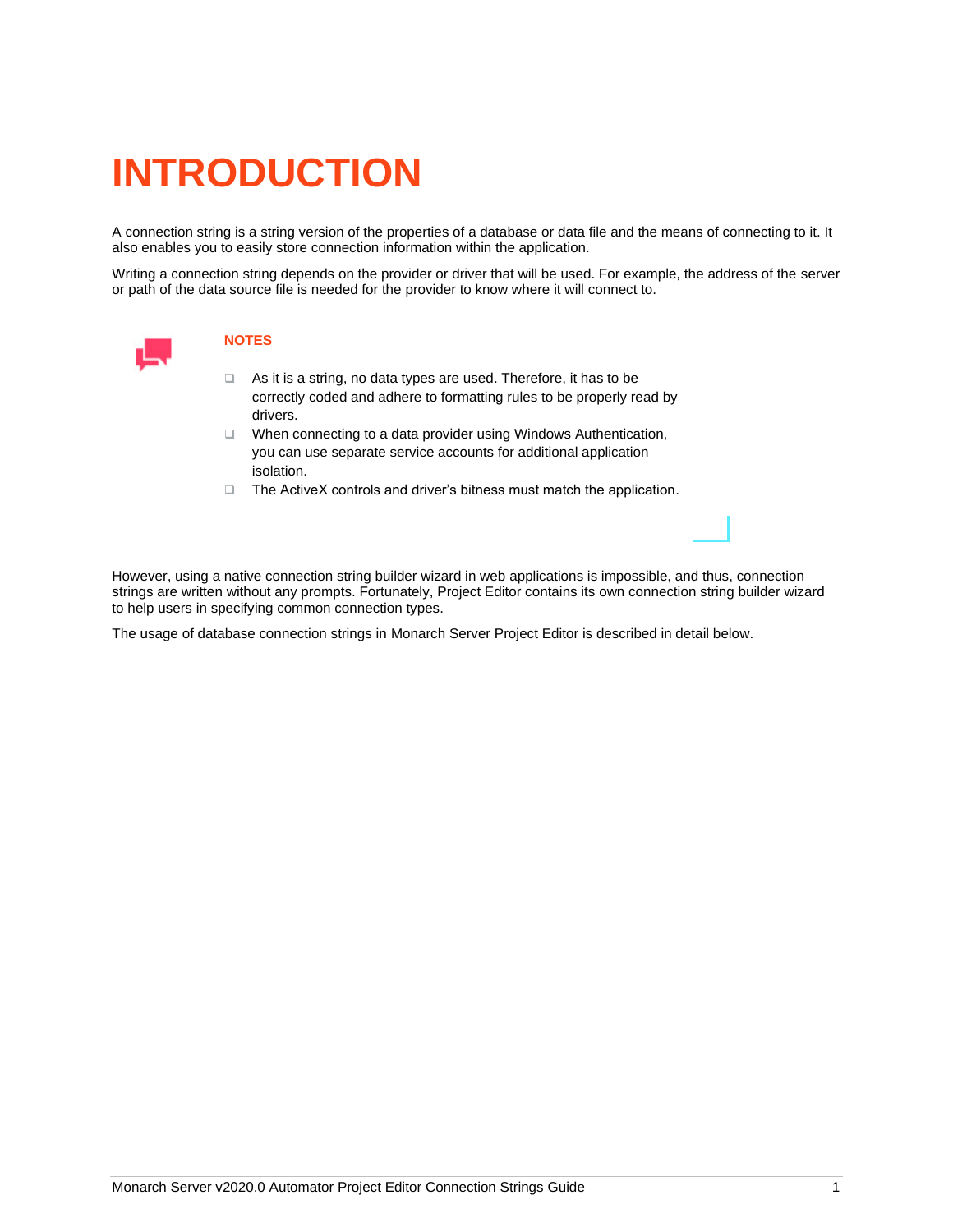# <span id="page-3-0"></span>**USING PROJECT EDITOR CONNECTION STRING WIZARD**

## <span id="page-3-1"></span>**PROJECT EDITOR CONNECTION WIZARD HOW-TO**

The Project Editor Connection String Wizard is used on Project Editor inputs for database input type and on exports for OLE DB output.

| <b>Connection Type Wizard</b> |        |                        | $\pmb{\times}$ |
|-------------------------------|--------|------------------------|----------------|
| Please specify Provider Type: |        |                        |                |
| Choose type                   |        |                        | ⌄              |
|                               |        |                        |                |
|                               |        |                        |                |
|                               |        |                        |                |
|                               |        |                        |                |
|                               |        |                        |                |
|                               |        |                        |                |
|                               |        |                        |                |
|                               |        |                        |                |
|                               |        |                        |                |
|                               |        |                        |                |
|                               |        |                        |                |
|                               |        |                        |                |
|                               |        |                        |                |
|                               |        |                        |                |
|                               |        |                        |                |
|                               |        |                        |                |
|                               |        |                        |                |
|                               |        |                        |                |
|                               |        |                        |                |
|                               |        |                        |                |
| $\mathsf{Ok}$                 | Cancel | <b>Test Connection</b> |                |
|                               |        |                        |                |

The Project Editor Connection String Wizard contains a set of common connection string providers:

- ❑ OLE DB for Native MS SQL Provider
- ❑ ODBC Provider
- ❑ OLE DB Provider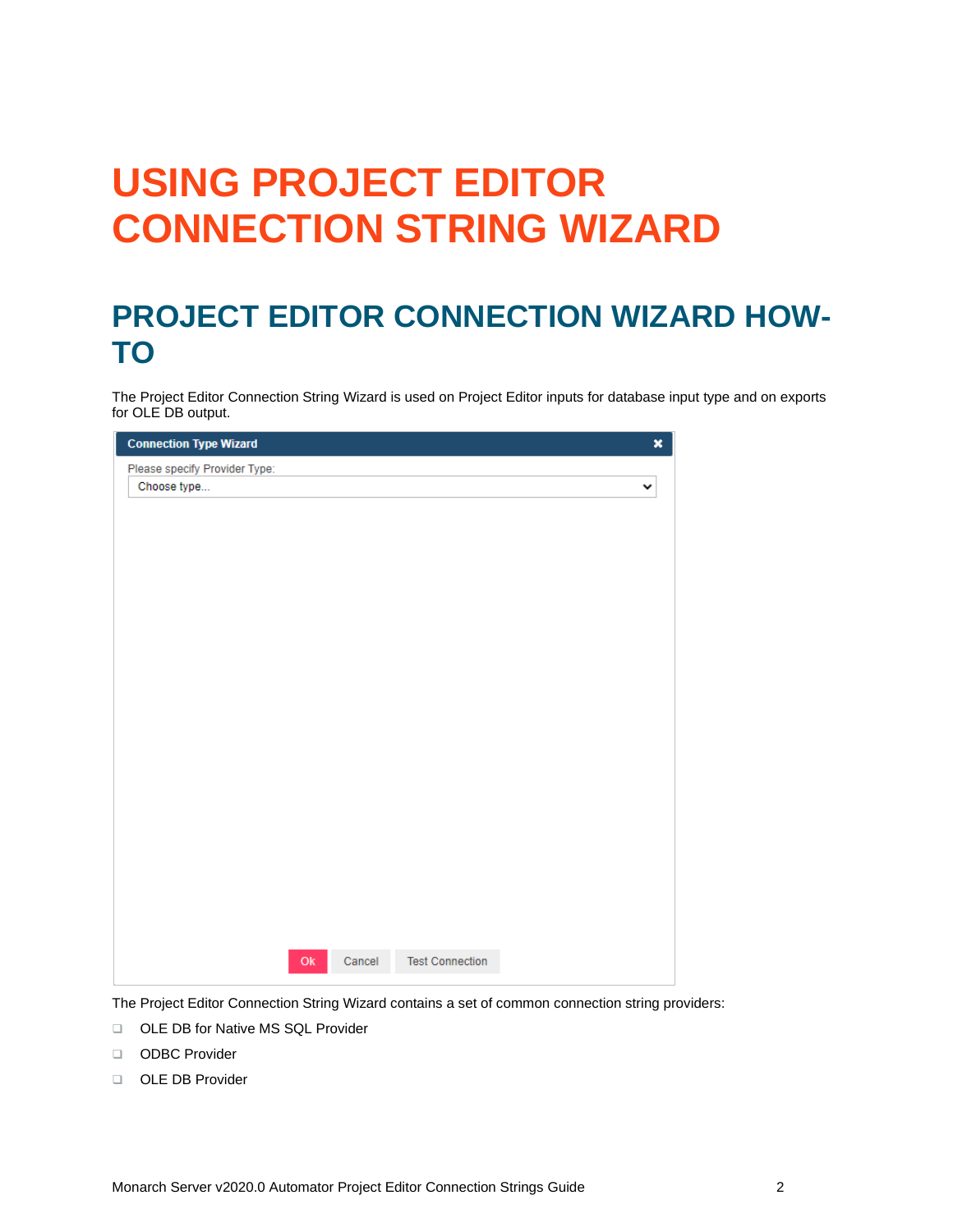If you specified a connection string previously, the Wizard tries to calculate the provider type, and options are filled automatically from the connection string.

The properties of the Project Editor Connection String Wizard are the same as those of the native OLE DB Wizard. These properties are specified by category, as shown below.

| <b>Data Link Properties</b>                                                                                                         | $\vert x \vert$ | <b>Connection Type Wizard</b>                                            |                             |              |
|-------------------------------------------------------------------------------------------------------------------------------------|-----------------|--------------------------------------------------------------------------|-----------------------------|--------------|
| All<br>Provider Connection Advanced                                                                                                 |                 | Please specify Provider Type:<br>OLE DB for Native MS SQL Provider (v11) |                             | v            |
| These are the initialization properties for this type of data. To edit a<br>value, select a property, then choose Edit Value below. |                 | <b>Security:</b>                                                         |                             |              |
|                                                                                                                                     |                 | User ID                                                                  |                             |              |
| Value<br>▲<br>Name                                                                                                                  |                 | Password                                                                 |                             |              |
| Failover Partner SPN<br>General Timeout                                                                                             |                 |                                                                          |                             |              |
| <b>Initial Catalog</b>                                                                                                              |                 | Integrated Security                                                      | False                       | $\checkmark$ |
| <b>Initial File Name</b>                                                                                                            |                 | Encrypt                                                                  | False                       | $\checkmark$ |
| <b>Integrated Security</b><br>1033<br>Locale Identifier                                                                             |                 | <b>TrustServerCertificate</b>                                            | False                       | $\checkmark$ |
| False<br><b>MARS</b> Connection                                                                                                     |                 | Source:                                                                  |                             |              |
| Network Address<br>Network Library                                                                                                  |                 | Data Source                                                              |                             |              |
| Old Password                                                                                                                        |                 | <b>Failover Partner</b>                                                  |                             |              |
| $\mathbf{0}$<br>Packet Size<br>Password                                                                                             |                 | Initial Catalog                                                          |                             |              |
| Persist Security Info                                                                                                               |                 |                                                                          |                             |              |
| Edit Value                                                                                                                          |                 | <b>Advanced:</b><br>MultipleActiveResultSets                             | False                       |              |
|                                                                                                                                     |                 |                                                                          |                             |              |
|                                                                                                                                     |                 | Packet Size                                                              | 8000                        |              |
| Help<br>OK<br>Cancel                                                                                                                |                 | Context:                                                                 |                             |              |
|                                                                                                                                     |                 | Application Name                                                         | Net SqlClient Data Provider |              |
|                                                                                                                                     |                 | Workstation ID                                                           |                             |              |
|                                                                                                                                     |                 | <b>Initialization:</b>                                                   |                             |              |

## <span id="page-4-0"></span>**OLE DB FOR NATIVE MS SQL PROVIDER**

The OLE DB for Native MS SQL Provider exposes OLE DB interface to gain data access on machines running MS SQL Server.

The SQLNCLI10 provider contains the following properties:

❑ Security

- **User ID:** The user ID to be used when connecting to a data source.
- **Password**: The password for the SQL Server account.
- **Integrated Security**: A Boolean value that indicates whether a user ID and a password are specified in the connection (when false) or whether the current Windows account credentials are used for authentication (when true).
- **Encrypt**: A Boolean value that indicates whether the SQL Server uses SSL encryption for all data sent between the client and the server if the server has a certificate installed.
- **TrustServerCertificate**: A value that indicates whether the channel is encrypted while bypassing walking the certificate chain to validate trust.

❑ Source

- **Data Source**: The name or network address of the instance of the SQL Server to connect to.
- **Failover Partner**: The name or address of the partner server to connect to if the primary server is down.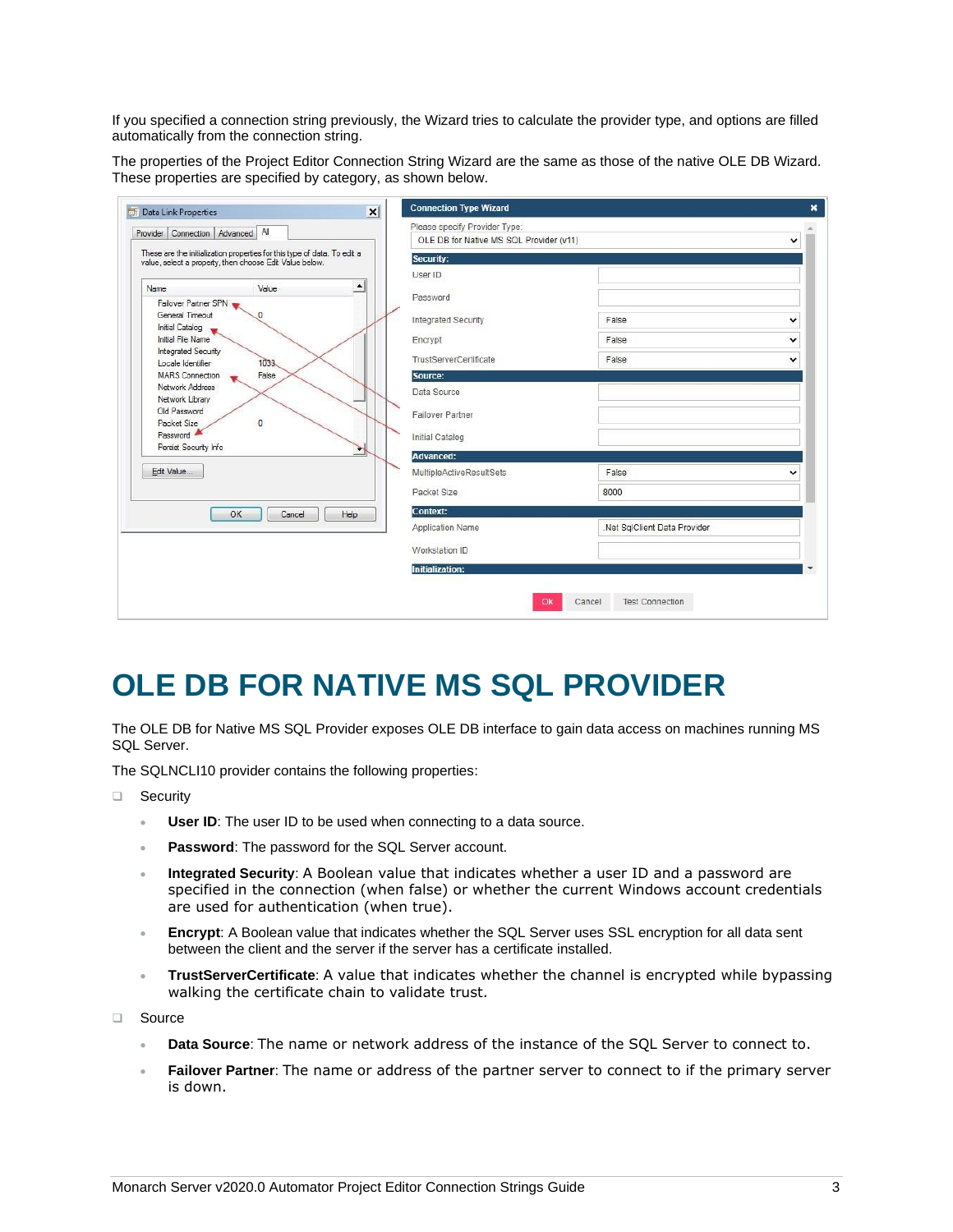- **Initial Catalog**: The name of the database associated with the connection.
- ❑ Advanced
	- **MultipleActiveResultSets**: When true, an application can maintain multiple active result sets (MARS). When false, an application must process or cancel all result sets from one batch before it can execute any other batch on that connection.
	- **Packet Size**: The size in bytes of the network packets used to communicate with an instance of the SQL Server.
- ❑ Context
	- **Application Name**: The name of the application associated with the connection string.
	- **Workstation ID**: The name of the workstation connecting to the SQL Server.
- ❑ Initialization
	- **Connect Timeout**: The length of time (in seconds) for waiting for a connection to the server before terminating the attempt and generating an error.
	- **Current Language**: The SQL Server Language record name.
- ❑ Replication
	- **Replication**: A Boolean value that indicates whether replication is supported using the connection.

| <b>Connection Type Wizard</b>                                            |                              | × |
|--------------------------------------------------------------------------|------------------------------|---|
| Please specify Provider Type:<br>OLE DB for Native MS SQL Provider (v11) |                              |   |
| <b>Security:</b>                                                         |                              |   |
| User ID                                                                  |                              |   |
| Password                                                                 |                              |   |
| <b>Integrated Security</b>                                               | False<br>v                   |   |
| Encrypt                                                                  | False<br>╰                   |   |
| <b>TrustServerCertificate</b>                                            | False<br>v                   |   |
| Source:                                                                  |                              |   |
| Data Source                                                              |                              |   |
| <b>Failover Partner</b>                                                  |                              |   |
| <b>Initial Catalog</b>                                                   |                              |   |
| <b>Advanced:</b>                                                         |                              |   |
| MultipleActiveResultSets                                                 | False<br>◡                   |   |
| Packet Size                                                              | 8000                         |   |
| <b>Context:</b>                                                          |                              |   |
| <b>Application Name</b>                                                  | .Net SqlClient Data Provider |   |
| <b>Workstation ID</b>                                                    |                              |   |
| <b>Initialization:</b>                                                   |                              |   |
| Cancel<br>Ok                                                             | <b>Test Connection</b>       |   |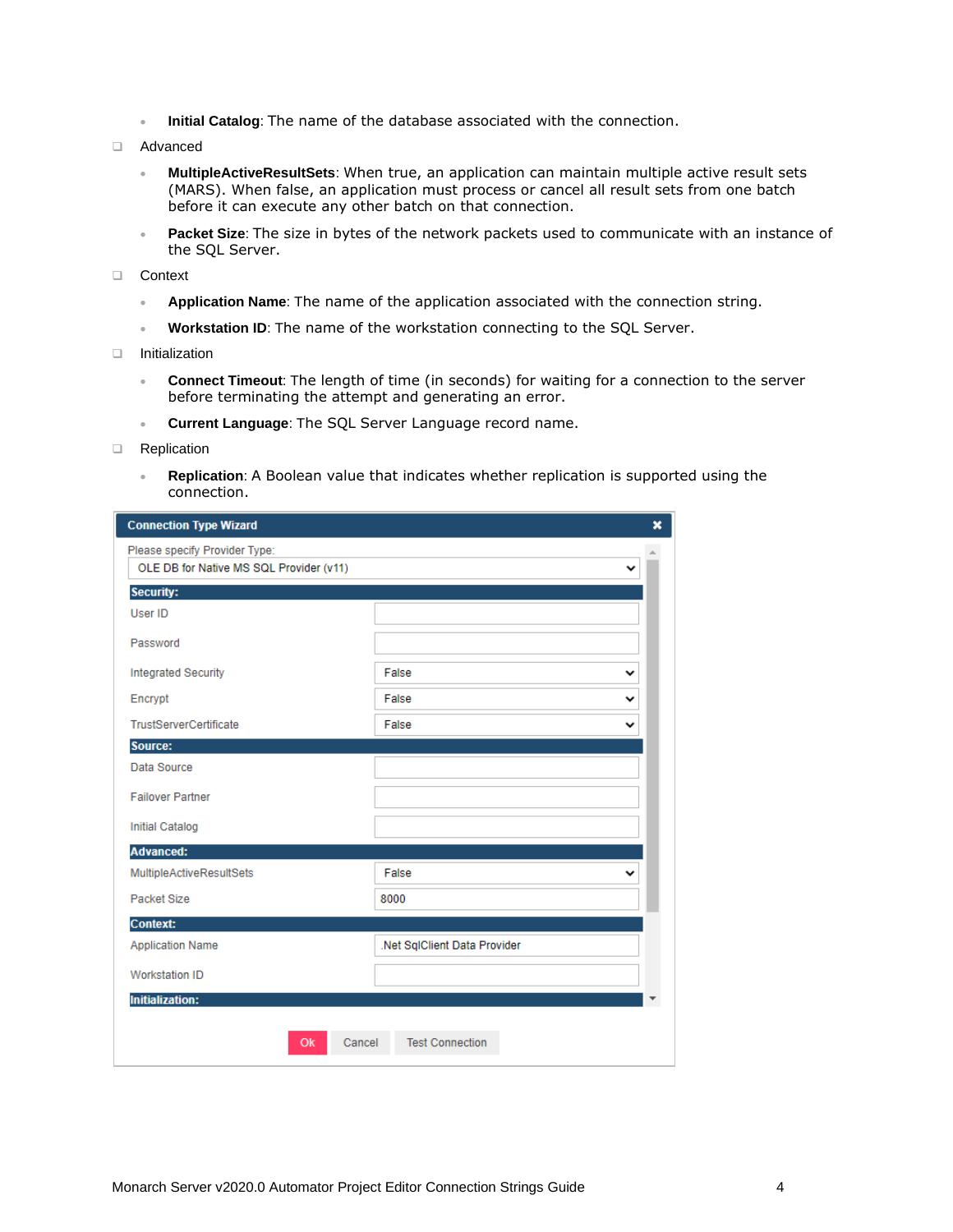## <span id="page-6-0"></span>**ODBC PROVIDER**

The ODBC Provider is used to connect to data sources with ODBC driver support.

This provider contains the following properties:

- ❑ Security
	- **User ID:** The user ID to be used when connecting to a data source.
	- **Password:** The password for the data source.
	- **Trusted Connection**: A Boolean value that indicates whether a user ID and a password are specified in the connection (when false) or whether the current Windows account credentials are used for authentication (when true).
- ❑ Source
	- **Driver**: The name of the ODBC driver associated with the connection.
- ❑ Named Connection String
	- **DSN**: The data source name (DSN) associated with the connection.

| <b>Connection Type Wizard</b>                         | $\boldsymbol{\mathsf{x}}$        |
|-------------------------------------------------------|----------------------------------|
| Please specify Provider Type:<br><b>ODBC Provider</b> | ◡                                |
| <b>Security:</b>                                      |                                  |
| User ID                                               |                                  |
| Password                                              |                                  |
| <b>Trusted Connection</b>                             | False<br>v                       |
| Source:                                               |                                  |
| <b>Database</b>                                       |                                  |
| <b>Driver</b>                                         |                                  |
| <b>Named Connection String:</b>                       |                                  |
| <b>DSN</b>                                            |                                  |
|                                                       |                                  |
|                                                       |                                  |
|                                                       |                                  |
|                                                       |                                  |
|                                                       |                                  |
|                                                       |                                  |
|                                                       |                                  |
|                                                       |                                  |
|                                                       |                                  |
|                                                       |                                  |
| Ok                                                    | <b>Test Connection</b><br>Cancel |

### <span id="page-6-1"></span>**OLE DB PROVIDER**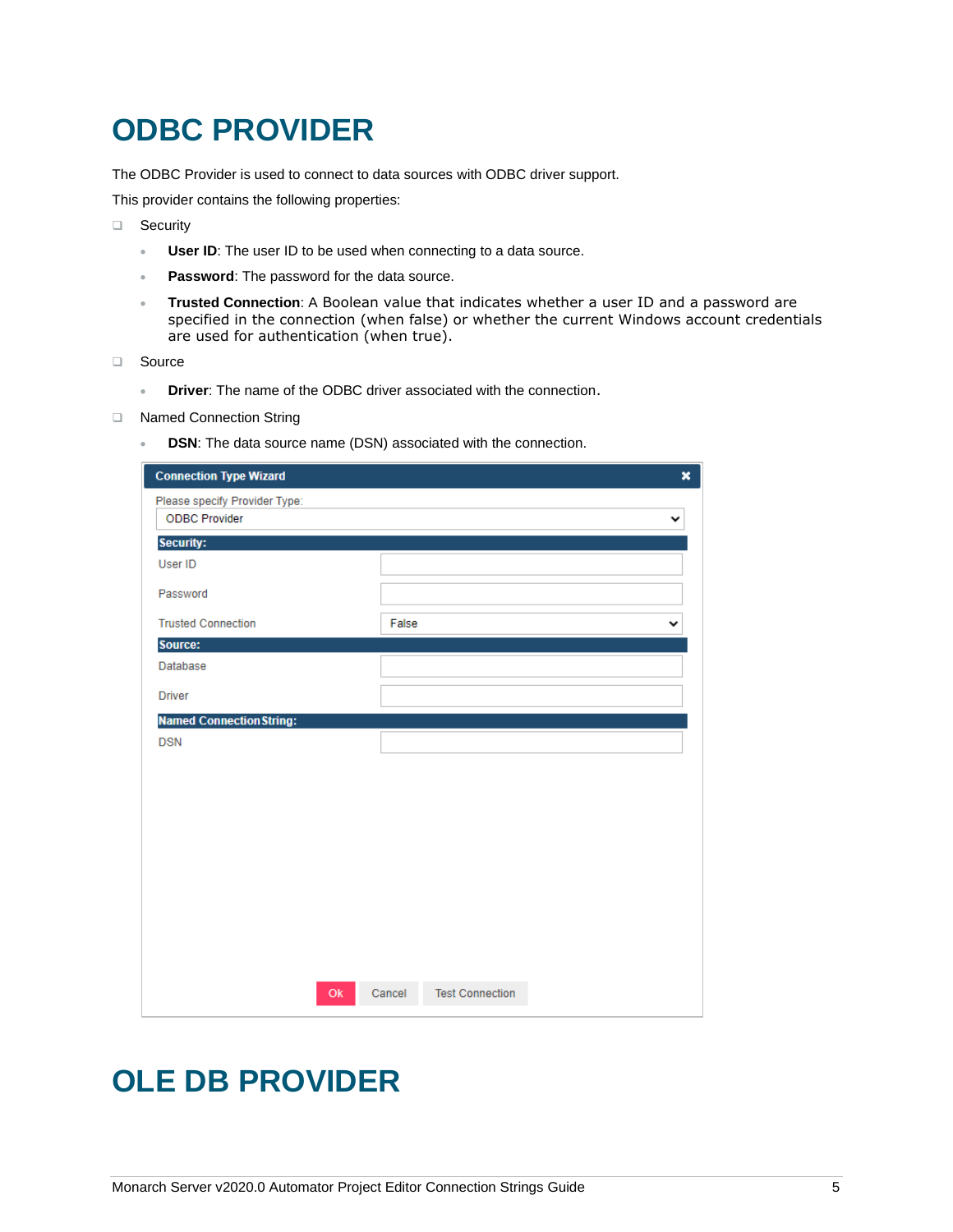This provider is a general OLE DB provider. Unfortunately, OLE DB connection string properties depend on the provider. Thus, the only common properties are Data Source and Provider name. All other properties need to be specified manually in the data source string.

| <b>Connection Type Wizard</b>                    |  |  | × |
|--------------------------------------------------|--|--|---|
| Please specify Provider Type:<br>OLE DB Provider |  |  | v |
| Source:                                          |  |  |   |
| Data Source                                      |  |  |   |
| Provider                                         |  |  |   |
|                                                  |  |  |   |
|                                                  |  |  |   |
|                                                  |  |  |   |
|                                                  |  |  |   |
|                                                  |  |  |   |
|                                                  |  |  |   |
|                                                  |  |  |   |
|                                                  |  |  |   |
|                                                  |  |  |   |
|                                                  |  |  |   |
|                                                  |  |  |   |
|                                                  |  |  |   |
|                                                  |  |  |   |
|                                                  |  |  |   |
|                                                  |  |  |   |
|                                                  |  |  |   |

# <span id="page-7-0"></span>**STORING DATABASE CONNECTIONS IN FILES**

### <span id="page-7-1"></span>**UDL Files**

Files with the .UDL extension contain information about the OLE DB connection to a database. To create a UDL file, you need to create an empty .TXT file and then save it with .UDL as the extension. Double-clicking on the newly created UDL file allows you to setup a database connection.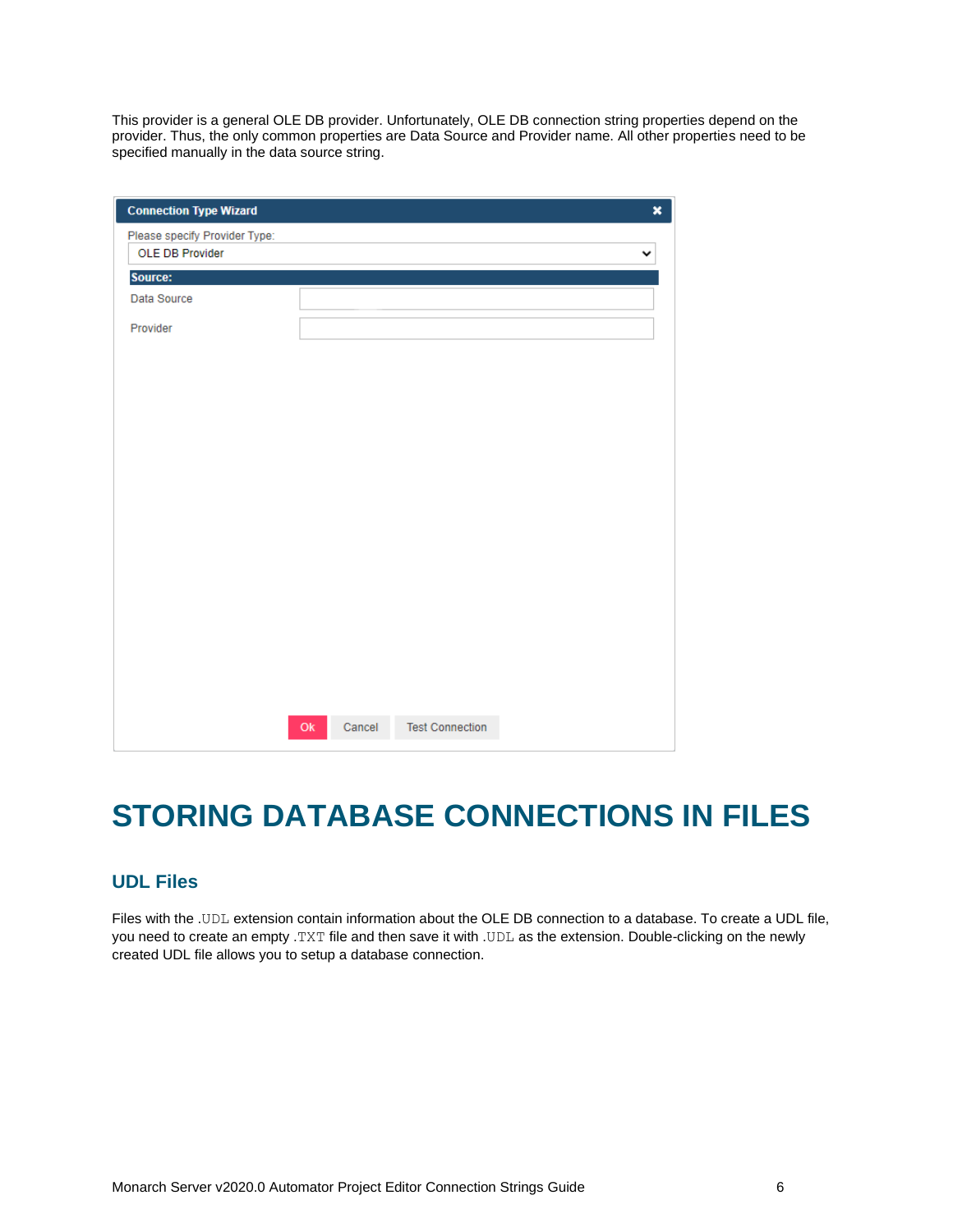Data Link Properties

| Provider | Connection Advanced                                                                       | All |                       |                        |
|----------|-------------------------------------------------------------------------------------------|-----|-----------------------|------------------------|
|          | Specify the following to connect to SQL Server data:<br>1. Select or enter a server name: |     |                       |                        |
|          |                                                                                           |     |                       | Refresh                |
|          | 2. Enter information to log on to the server:                                             |     |                       |                        |
|          | ) Use Windows NT Integrated security                                                      |     |                       |                        |
|          | (e) Use a specific user name and password:                                                |     |                       |                        |
|          | User name:                                                                                |     |                       |                        |
|          | Password:                                                                                 |     |                       |                        |
|          | Blank password                                                                            |     | Allow saving password |                        |
|          | 3. Select the database on the server:                                                     |     |                       |                        |
|          |                                                                                           |     |                       |                        |
|          |                                                                                           |     |                       |                        |
|          | Attach a database file as a database name:                                                |     |                       |                        |
|          |                                                                                           |     |                       |                        |
|          |                                                                                           |     |                       |                        |
|          | Using the filename:                                                                       |     |                       |                        |
|          |                                                                                           |     |                       | <b>Test Connection</b> |
|          |                                                                                           |     |                       |                        |
|          |                                                                                           |     |                       |                        |

Below is an example of a UDL file.



×

### <span id="page-8-0"></span>**DSN Files**

Files with the . DSN extension contain information about the ODBC connection to a database. To create a DSN file, open the ODBC Data Sources tool, click on the **File DSN** tab, and then click **Add**.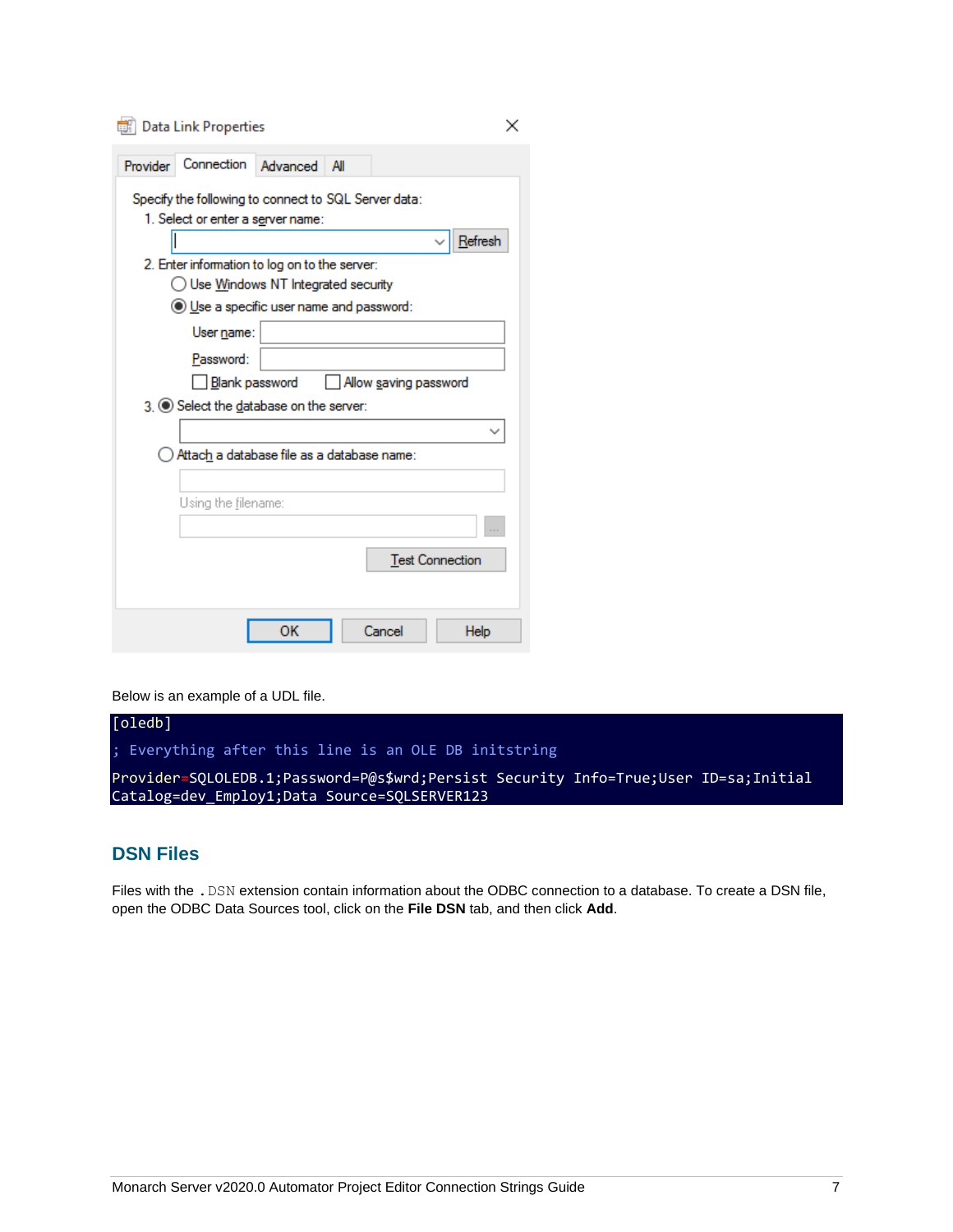| ODBC Data Source Administrator (64-bit)                                                                                                     | $\times$      |  |  |  |  |  |
|---------------------------------------------------------------------------------------------------------------------------------------------|---------------|--|--|--|--|--|
| File DSN<br>User DSN   System DSN<br>Drivers Tracing Connection Pooling About                                                               |               |  |  |  |  |  |
| Look in:<br><b>Documents</b>                                                                                                                | Add           |  |  |  |  |  |
| BB_2015-2016_3tur.zip<br>Visual Studio 2010<br>Visual Studio 2015<br><b>Custom Office Templates</b>                                         | Remove        |  |  |  |  |  |
| <b>Datawatch</b><br>Graphics<br><b>IISExpress</b><br>My Web Sites<br>New folder                                                             | Configure     |  |  |  |  |  |
| <b>OneNote Notebooks</b><br>SQL Server Management Studio                                                                                    | Set Directory |  |  |  |  |  |
| An ODBC File data source allows you to connect to a data provider. File DSNs can be shared by users<br>who have the same drivers installed. |               |  |  |  |  |  |
| Cancel<br>OК                                                                                                                                | Help<br>Apply |  |  |  |  |  |

Below is an example of a DSN file.

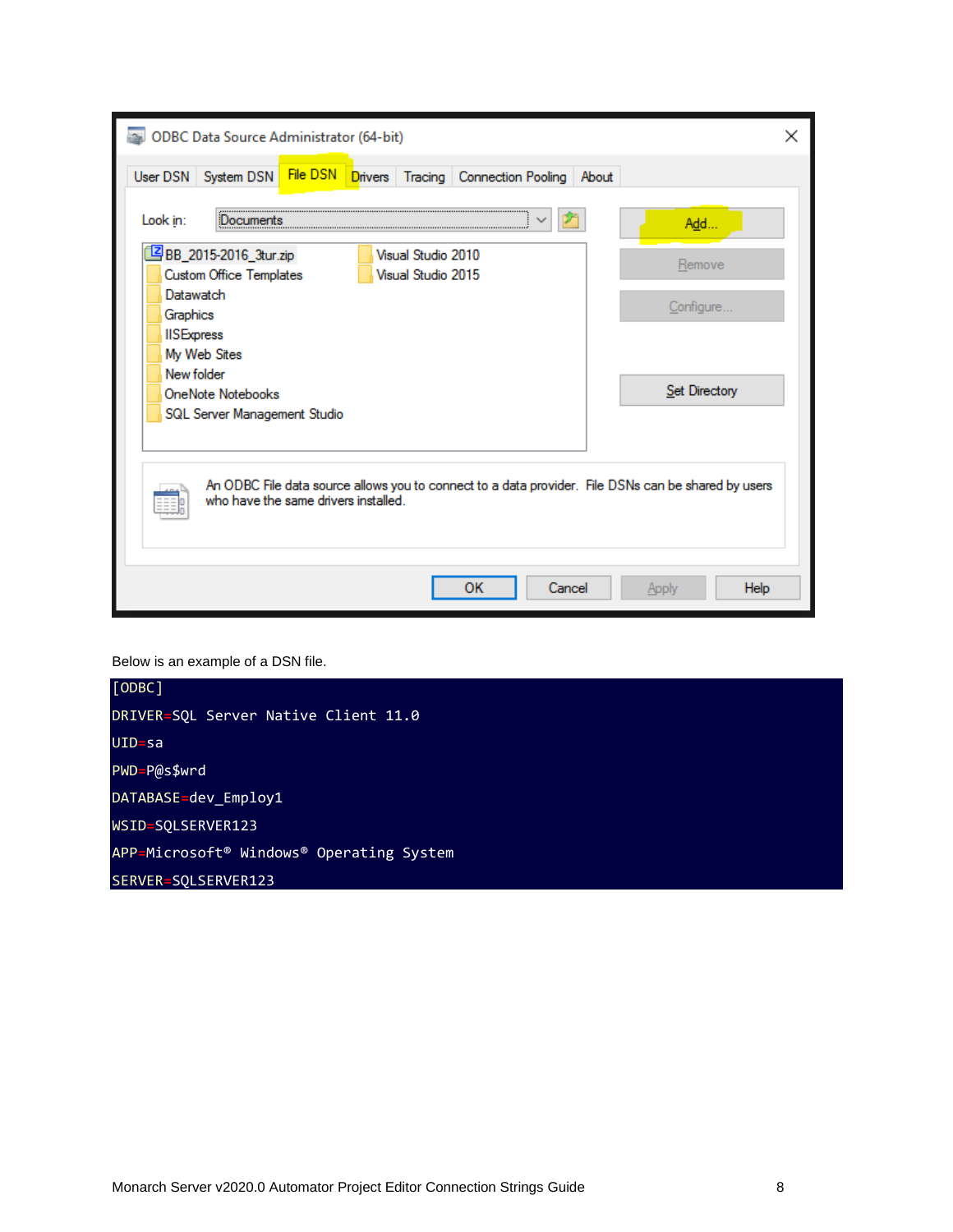# <span id="page-10-0"></span>**EXAMPLES OF CONNECTION STRINGS**

#### **OLE DB SQL** server connections:

Provider=SQLNCLI10; Data Source= .\\sqlexpress;Initial Catalog= NORTHWIND;User ID=admin;Password=pass12345

Provider=SQLNCLI11; Data Source= .\\sqlexpress;Initial Catalog= NORTHWIND; Integrated Security="SSPI"

#### **OLE DB MDB, XLS, XLSX** connections:

Provider=Microsoft.Jet.OLEDB.4.0;Data Source=D: \Export.xls;Extended Properties="Excel 8.0;HDR=YES";

Provider=Microsoft.ACE.OLEDB.12.0;Data Source=D:\ Export.xlsx;Extended Properties="Excel 8.0;HDR=YES";

Provider=Microsoft.ACE.OLEDB.12.0;Data Source=C:\sample.mdb

#### **OLE DB Oracle** connections:

Provider=OraOLEDB.Oracle;Data Source= serverName; User ID=admin;Password=pass12345; OSAuthent=0;PLSQLRSet=1;

Provider=MSDAORA;Data Source=serverName;User ID= admin; Password= pass12345;

#### **ODBC** connections:

ODBC;DSN=MsSqlSample2;UID=es11;

ODBC;DSN=MsSqlSample1;UID=es11;DATABASE=NORTHWIND;

#### **UDL file** connections:

File Name=C:\Path\To\myFile.udl;

#### **DSN file** connections:

FILEDSN=c:\myDsnFile.dsn;Uid=myUsername;Pwd=;